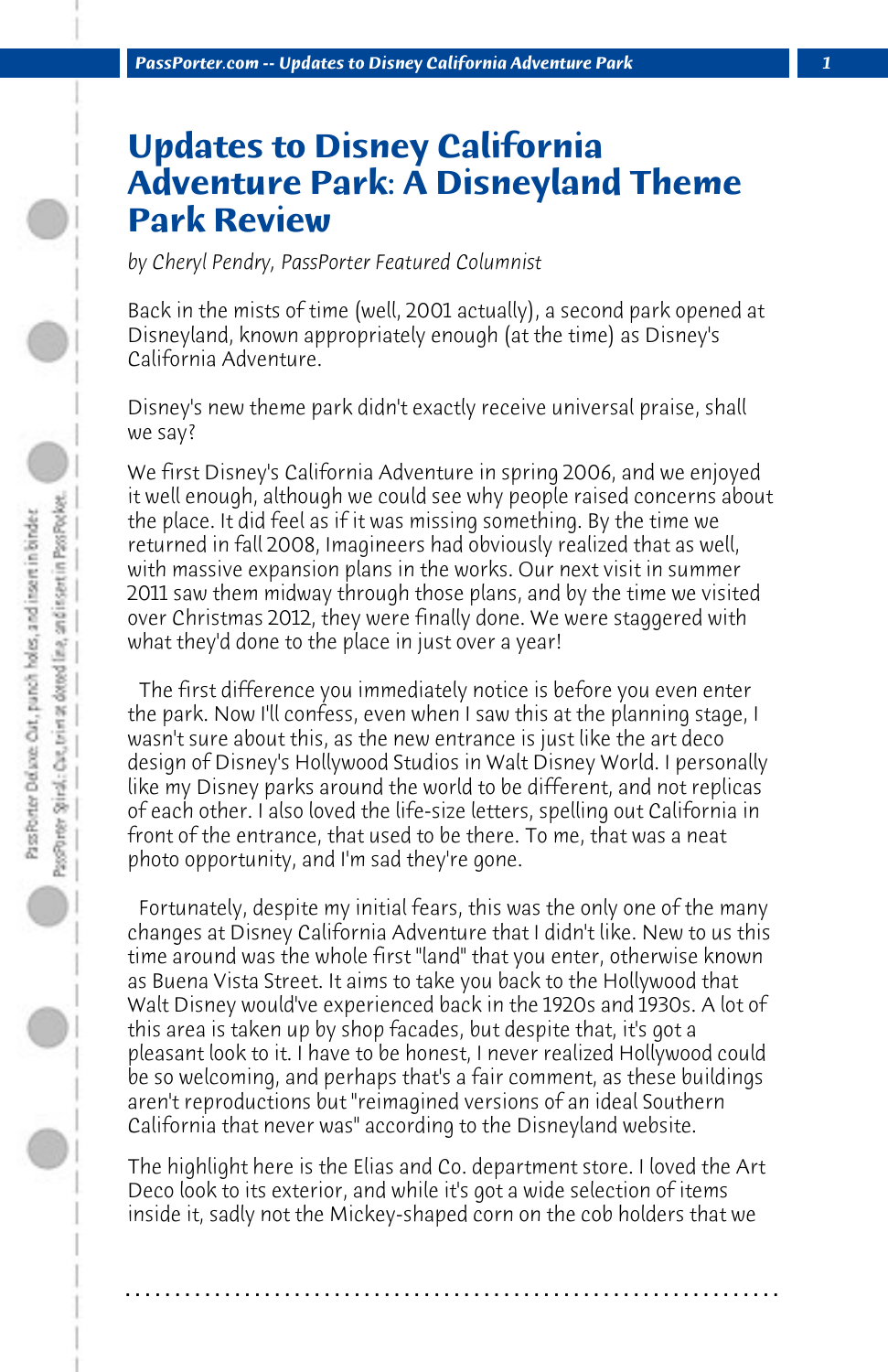got on our previous visit.

 Another highlight of Buena Vista Street is the Red Car Trolley that now runs from the entrance all the way over to the Hollywood Tower of Terror. This is a lot of fun, and is a bit like the Main Street Vehicles you'll find in the neighboring Disneyland Park. Be warned though, they are very authentic, and there's no padding on the seats. As a result, we got quite a shock when we first took a ride on these!

 As you get to the end of Buena Vista Street, you reach a new "square" with the Carthay Circle Restaurant opposite. The centerpiece is a beautiful new fountain, which I absolutely loved. I obviously wasn't the only one, as there were often lots of people around it, getting photos. I managed to get a PhotoPass shot of us here on one day of our visit, but I really wish the PhotoPass photographers would spend more time here, as it's a beautiful spot in the park.

 All in all, I felt the new entrance to Disney California Adventure Park was much better than I'd expected. I loved the whole feel to it, and it's a nice introduction to the rest of the park.

 Of course, the other new addition to the park since our previous visit was the major one that everyone wants to see -- Cars Land! I really cannot gush enough about this area, it is just stunning. If you have any way to get to Disneyland, you need to, as Cars Land is a definite must-see.

 There are three new attractions in here, and the massive one, definitely an E-ticket (or possibly an F-ticket) ride, is Radiator Springs Racers. Located at the back of the area, encouraging guests to wander through it on their way there, it's essentially Test Track on steroids! The technology is the same, as far as I could see, as are the cars, with two rows of three seats. You're taken on a ride through some of Ornament Valley, then Radiator Springs, before you can open up the throttle, and race against the car next to you. It's an exhilarating ride, and worth all the hype, although be warned, when we were there they were still working out the kinks, and the ride was down on a number of occasions during our visit.

 Although I'd heard all about Radiator Springs Racers, and much as I loved it, my favorite was Luigi's Flying Tires nearby. You float along on a cushion of air on a supersize tire, and while it may not sound like much fun, we absolutely loved this. I think I ended up on this ride about five or six times in the end. If Radiator Springs Racers has a crazy wait (we saw it with three-hour waits!), then definitely give this a try.

**. . . . . . . . . . . . . . . . . . . . . . . . . . . . . . . . . . . . . . . . . . . . . . . . . . . . . . . . . . . . . . . . . .**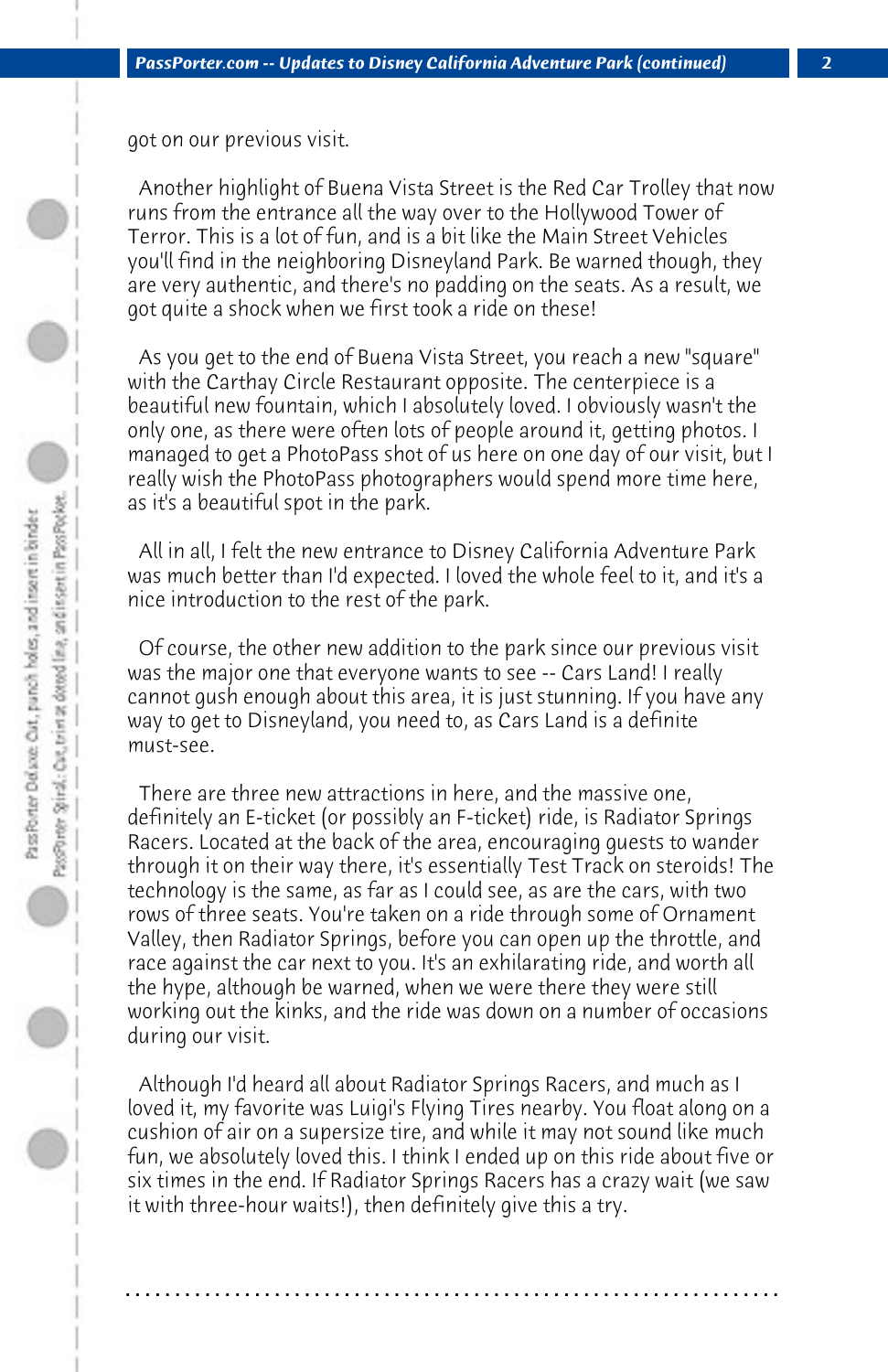*PassPorter.com -- Updates to Disney California Adventure Park (continued) 3*

 The final new attraction is Mater's Junkyard Jamboree, where you're in a trailer pulled by the loveable tow truck from the Cars movies. All the Maters are different, and I loved the attention to detail on them, something to admire while you're waiting in line. I will warn you however, that tame as this looks, this ride does spin you round quite a lot, and may be one to avoid if you're prone to motion sickness. We made it through OK, but we weren't going to rush back for a second

 Even though there are only three new rides here, there is so much more to Cars Land to explore. The second you enter, you're completely immersed in Radiator Springs, with beautiful theming everywhere. Be sure to visit at night, as with all the neon lights, it's just as stunning in the dark as during the daytime. The shops here also have some superb merchandise. [We were spoiled for choice for our Cars-ma](http://www.passporter.com/articles/cheryl-pendry-featured-columnist.asp)d nephew. Then of course there are the character meets, with Lightning McQueen and Tow Mater out throughout the day, and we also saw Red the fire truck out a couple of times during our visit.

 All in all, Disney California Adventure Park is a not-to-be-missed [experience, and I think it says something that we ended up here n](http://www.passporter.com/articles/disney-california-adventure-park-updates.php)early every day of our visit. We just couldn't stay away, and loved the atmosphere here. Both Cars Land and Buena Vista Street are superb additions to Disney California Adventure Park. Now it feels like the complete package, and I can't wait to go back, and experience it again.

*About The Author: Cheryl and husband Mark live in England and love to travel, particularly to America. They are in the process of visiting every Disney theme park around the world, having already been to Disneyland Resort Paris, Hong Kong Disneyland and both American Disney resorts. They are now planning for their trip to Japan in the spring to visit the Tokyo Disney Resort.* Click here to view more of Cheryl's articles!

*Article last updated: 05-31-2013*

*View the latest version online at: http://www.passporter.com/articles/disney-california-adventure-park-updates.html*

*Copyright by Cheryl Pendry. All rights reserved under International and Pan-American Copyright Conventions. No part of this publication may be stored in a retrieval system or transmitted in any form by any means electronic, mechanical, photocopying, recording, scanning, or otherwise, except as permitted under sections 107 or 108 of the 1976 United States Copyright Act. Resale of this guide is strictly prohibited without the copyright holder's permission. If you purchased this publication from someone other than PassPorter Travel Press, please call 877-929-3273.*

**. . . . . . . . . . . . . . . . . . . . . . . . . . . . . . . . . . . . . . . . . . . . . . . . . . . . . . . . . . . . . . . . . .**

ride!